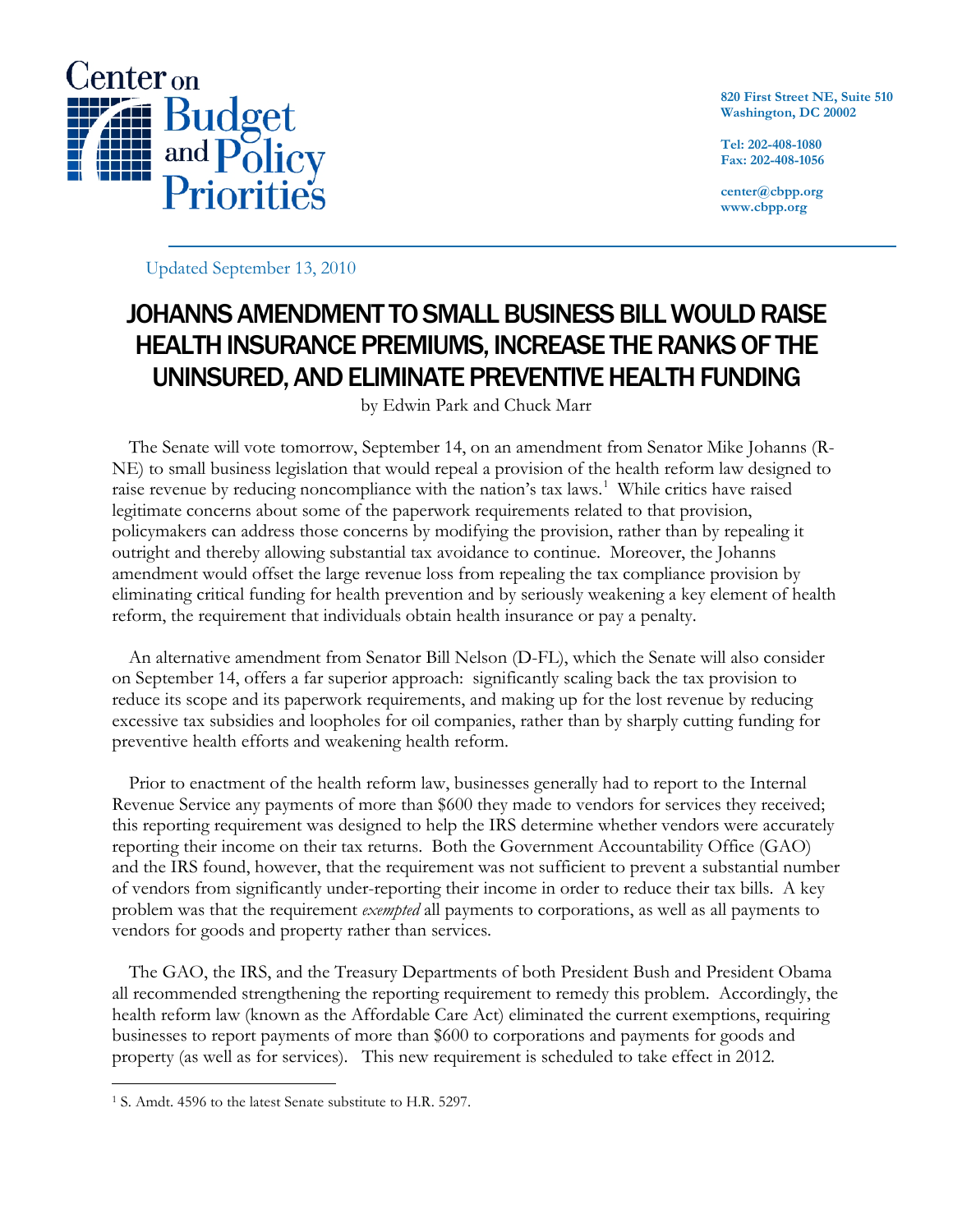Some small businesses have expressed concerns that this change will impose a large paperwork burden and force them to track many additional expenditures, such as meals, gasoline, shipping, and store purchases. But repealing the provision entirely, as the Johanns amendment would do, would leave in place a clearly inadequate reporting regime that has failed to prevent widespread tax avoidance**.**

Repeal would also cause the loss of \$17.1 billion in revenue over ten years (the amount of revenue that otherwise would be collected, due to the improved tax compliance that would result from the provision of the Affordable Care Act). To make up for this loss, the Johanns amendment would strip \$11 billion in Affordable Care Act funding for critical investments in health prevention and related activities and would seriously weaken other aspects of the health reform law. These offsets raise serious concerns:

- **Eliminating preventive health funding.** Recognizing the importance of prevention strategies in improving health — and in reducing health care costs for the treatment of medical problems that could have been lessened or averted through preventive health practices — the Affordable Care Act established a Prevention and Public Health Fund, with dedicated funding of \$15 billion over the next ten years (and \$2 billion annually thereafter). The funding will be used for such activities as: testing new approaches to prevention and wellness; increasing state and local capacity to prevent, detect, and respond to outbreaks of infectious diseases; and facilitating community-based initiatives to prevent obesity, reduce tobacco use, and promote better nutrition and more physical activity. The Johanns amendment would eliminate *all* funding for the Prevention and Public Health Fund for fiscal years 2010-2017, taking away investments that could help reduce the incidence of chronic illness and infectious disease, improve overall health, and contain costs.
- **Weakening the individual mandate.** The requirement that individuals obtain health insurance or pay a penalty is necessary to the success of the Affordable Care Act's many popular, long-overdue insurance market reforms, such as prohibiting insurers from denying coverage to people with pre-existing medical conditions and from charging higher premiums to women and people with health problems. Those reforms will enable many people to gain coverage who are in poorer health and have been unable to purchase it.

By themselves, however, those reforms would likely encourage some healthy people to wait to enroll until they became sick, since they would know they could obtain coverage when they became ill. As a result, the people newly enrolling in coverage would tend to be sicker than average and more costly to insure — which, in turn, would drive up premiums and thereby make coverage *less*, rather than more, affordable.

The individual mandate avoids that problem by ensuring that a typical mix of both healthy and less-healthy individuals enrolls in coverage, which would keep premiums affordable. Without the individual mandate, the other reforms almost certainly will not be sustainable.

The mandate has an exemption for people who would have to pay excessive amounts to purchase insurance — it allows people who would have to pay more than 8 percent of their income on premiums to remain uninsured without incurring a penalty. The Johanns amendment would lower the threshold to 5 percent of income. This change would exempt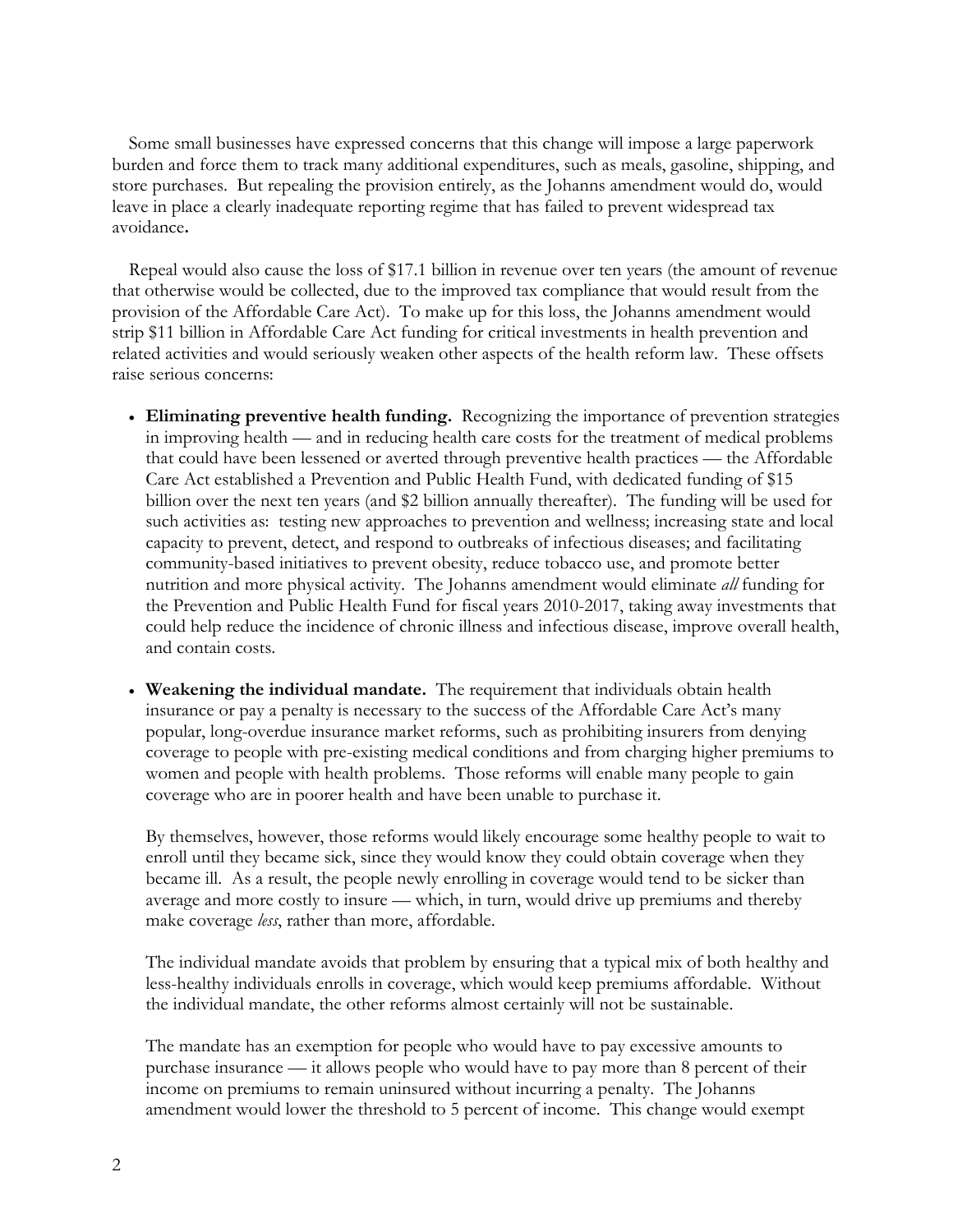large numbers of additional people from any penalty if they remained uninsured, and would lead to substantially fewer healthy people enrolling in coverage until they became sick, thereby driving up premiums and increasing the number of uninsured people.

The Congressional Budget Office and the Joint Committee on Taxation analyzed an earlier proposal to reduce the threshold from 8 percent to 5 percent and found it would increase the number of uninsured people by about 2 million (relative to what would occur with an 8 percent threshold) and increase premiums for coverage offered through the new health insurance exchanges by as much as 4 percent.

In addition, the increase in the number of people without coverage would push up *uncompensated care costs* that are borne by safety net hospitals, other health care providers, and state and local governments.

# Change in Reporting Requirements Needed to Reduce "Tax Gap"

Overall, the compliance rate with the nation's tax laws is relatively high. It is particularly high when there is a real or virtual paper trail. With regard to wages, for example — where taxpayers are aware that each year their employer sends the IRS a copy of their W-2 form — compliance is a nearperfect 99 percent.

In contrast, the IRS estimates that sole proprietors (a popular filing status for small businesses) under-report their income by a stunning 57 percent, which means that, as a group, they pay taxes on less than half of their income.<sup>[2](#page-2-0)</sup> As a result, *other* taxpayers have to pay *higher* taxes to make up for the lost revenue, and businesses that do *not* under-report are at a serious competitive disadvantage compared to businesses that do.

Federal law has long required persons engaged in a trade or business who make payments for services totaling at least \$600 in a year to any one payee to report these payments to the IRS.<sup>[3](#page-2-1)</sup> The purpose of this requirement is to produce documentation of payments that the providers of the services receive. Prior to the Affordable Care Act, however, the requirement exempted payments that businesses made to corporations rather than to individuals or non-corporate entities, as well as payments made for goods and property rather than services. [4](#page-2-2)

The IRS and GAO, as well as the Treasury Department under both Presidents Bush and Obama, found this requirement inadequate and recommended broadening it to include payments to corporations, and the Bush administration proposed legislative action to address this problem in both of its last two budgets. The GAO stated in a 2009 report:

<span id="page-2-0"></span><sup>&</sup>lt;sup>2</sup> Internal Revenue Service, U.S. Treasury, "Reducing the Federal Tax Gap: A Report on Improving Voluntary Compliance," August 2, 2007, [http://www.irs.gov/pub/irs-news/tax\\_gap\\_report\\_final\\_080207\\_linked.pdf.](http://www.irs.gov/pub/irs-news/tax_gap_report_final_080207_linked.pdf)

<span id="page-2-1"></span><sup>3</sup> Carol A. Pettit and Edward C. Liu, "Form 1099 Information Reporting Requirements as Modified by the Patient Protection and Affordable Care Act," Congressional Research Service, August 6, 2010.

<span id="page-2-2"></span><sup>4</sup> Joint Committee on Taxation, "Technical Explanation of the Revenue Provisions of the 'Reconciliation Act of 2010,' As Amended, in Combination With the 'Patient Protection and Affordable Care Act,'" March 21, 2010, p. 113, [http://jct.gov/publications.html?func=startdown&id=3673.](http://jct.gov/publications.html?func=startdown&id=3673)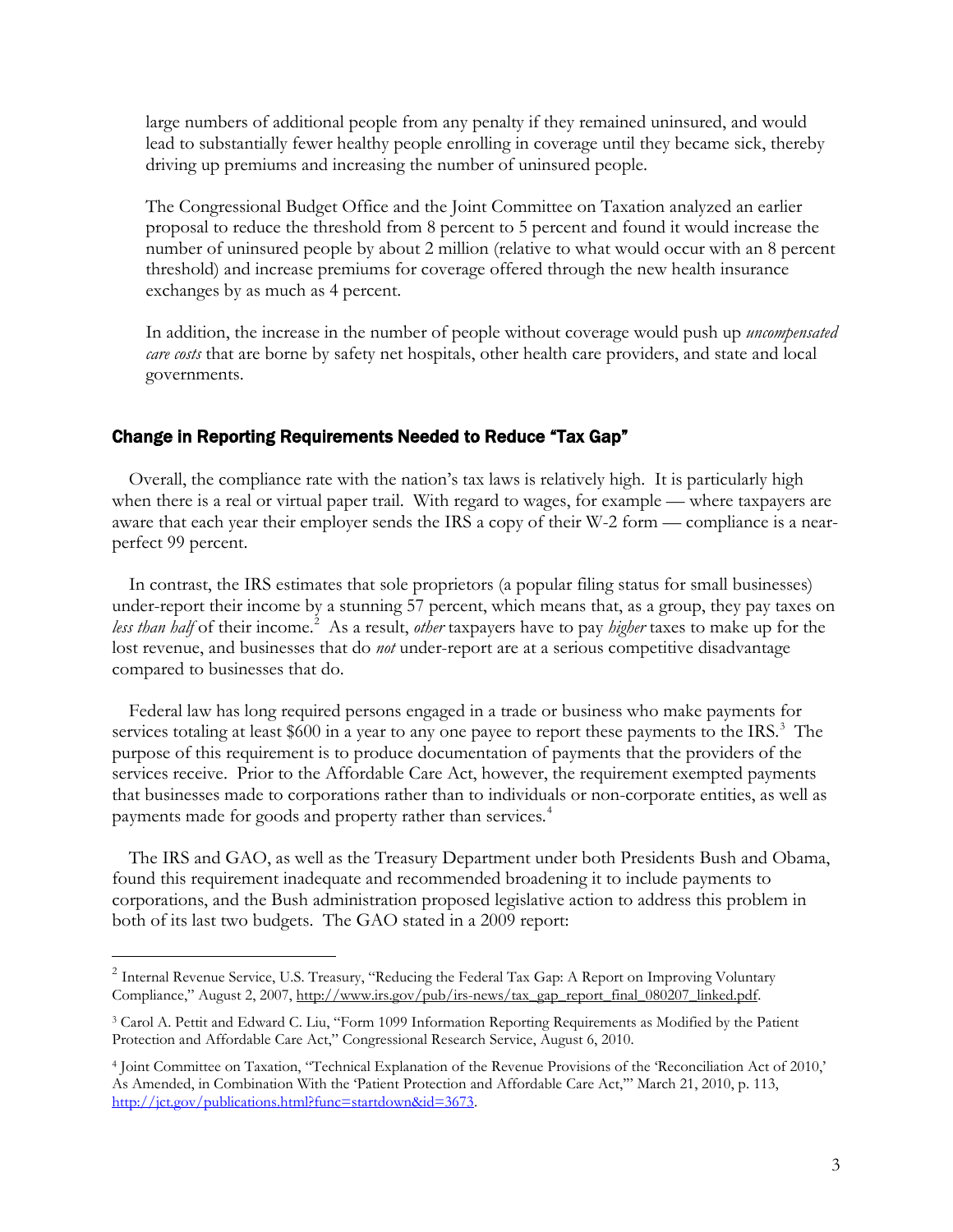We previously reported that the benefits [of extending reporting requirements to include payments to corporations] in terms of increased revenue and taxpayer compliance exceed costs. . . . IRS agrees that the benefits of this option in addressing the tax gap outweigh the costs. The Bush Administration requested legislative action in its fiscal year 2008 and 2009 budgets.<sup>[5](#page-3-0)</sup>

The GAO has also noted that lack of information on businesses' payments for the purchase of merchandise or goods further weakens tax compliance.<sup>[6](#page-3-1)</sup> For example, if a business pays a contractor to perform work, some of those payments will be for labor and some will be for materials, but the business reports *only* the payments for labor to the IRS, so the IRS lacks complete information on the contractor's true income.

The Affordable Care Act expanded the reporting requirement to include both payments to corporations and payments for goods and property. The Joint Tax Committee agreed that this would significantly improve tax compliance, estimating that it would increase revenues by \$17.1 billion over the next ten years without any increase in tax *rates*, with the bulk of the revenue stemming from the goods and property component.

However, small business trade groups have expressed concerns about the additional reporting burdens, and the Senate is scheduled to debate and vote on two competing proposals upon its return in September:

- **Johanns amendment.** Senator Johanns proposes to repeal the entire Affordable Care Act provision. While the amendment's proponents can point to instances where the provision would prove burdensome, simply repealing it would leave in place a reporting regime that has been clearly demonstrated to be inadequate (given the large degree of noncompliance) and that harms small businesses which do not under-report their income. Repeal would also reject the recommendations of the IRS, the GAO, and the Treasury Department under Presidents from both parties.
- **Nelson amendment.** Senator Nelson has offered a balanced approach that responds to concerns over paperwork burdens while still strengthening tax compliance. On the most controversial aspect of the original provision — extending the reporting requirement to payments for goods and property — the amendment would exempt businesses with fewer than 25 employees and, for larger firms, significantly increase (from \$600 to \$5,000) the threshold for payments that must be reported. The amendment would also give the Treasury the regulatory flexibility to further limit the requirement both before and after its 2012 implementation.

To avoid adding to budget deficits, the Nelson amendment would pay for this small-business relief by reducing the generous tax subsidies to very large, profitable oil companies.

<span id="page-3-0"></span> <sup>5</sup> Government Accountability Office, "Tax Gap: IRS Could Do More to Promote Compliance by Third Parties with Miscellaneous Income Reporting Requirements," January 2009, http://www.gao.gov/new.items/d09238.pdf.

<span id="page-3-1"></span><sup>6</sup> Government Accountability Office, "Tax Gap: A Strategy for Reducing the Gap Should Include Options for Addressing Sole Proprietor Noncompliance," GAO-07-1014, July 2007,

http://www.taxcompliancefairness.org/NR/rdonlyres/eoafe53notvlbmghf6bdm3ulbscvxpm7xwayzr45jsdn6bjkpjwvjus va3eixrgvtqlsnik5ybhkj2zk24kxwm3j4nb/SoleProprietortaxgapGAO0710141.pdf.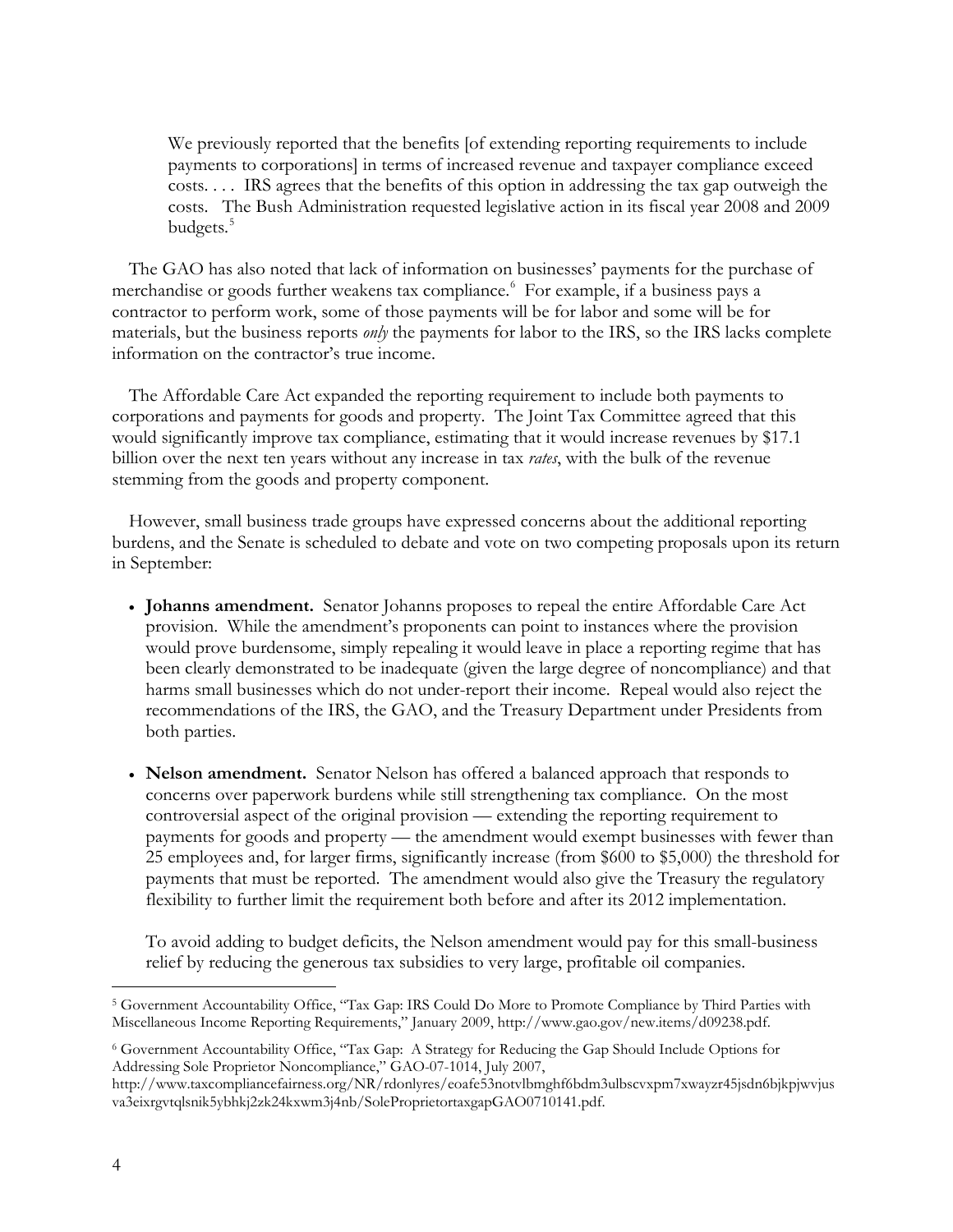## Johanns Amendment Would Eliminate Funding for Prevention and Public Health

Not only would the Johanns amendment fail to address the need to improve tax compliance, but its provisions to offset its large cost would have serious implications for health reform.

The Prevention and Public Health Fund, which the Affordable Care Act established, makes significant new investments in prevention and public health programs. The funding will be used for a variety of activities, including prevention research, testing of new approaches to prevention and wellness, enhancement of the capacity of the public health infrastructure to respond to infectious disease outbreaks, immunization programs, and new initiatives like the Community Transformation Grants, which will fund community-based efforts to address preventable risk factors like obesity and tobacco use and to reduce racial and ethnic health disparities.<sup>[7](#page-4-0)</sup>

For example, the Administration used the first \$500 million in funding for fiscal year 2010 to support the following: federal, state and local initiatives to use evidence-based interventions in the areas of obesity prevention, tobacco cessation, HIV-related disparities, and better nutrition; the training and development of primary care professionals who frequently deliver preventive services; and a national campaign to prevent obesity and promote physical fitness.

The Johanns amendment would strip *all* funding for the Prevention and Public Health Fund for fiscal years 2010 through 2017, a reduction of \$11 billion, to help offset the costs of repealing the information-reporting provision. That would take away needed investments to test and implement promising prevention and public health strategies that could improve health, reduce the incidence of both chronic and infectious disease, and help slow the rate of growth in health care costs.

#### Individual Mandate an Essential Complement to Insurance Market Reforms

The Affordable Care Act includes a number of popular insurance market reforms that will take effect in 2014. Among others, these reforms will bar insurers from denying coverage to people with pre-existing health conditions and charging higher premiums to women and people with health problems. The new law also sharply limits how much more insurers can charge older people than younger ones.

If instituted in isolation, however, these reforms would tend to drive up premiums due to the problem of "adverse selection," which occurs when the pool of people enrolled in various health insurance plans tends to be disproportionately sicker than the population as a whole. The people most likely to newly enroll in coverage after these insurance market reforms take effect would be those with pre-existing health conditions who had previously been unable to purchase health insurance and who need care right away. Moreover, if no changes other than these reforms were made, healthier people would become *less* likely to enroll because they could wait until they got sick before buying coverage. That would raise premiums, because less healthy individuals cost more to

<span id="page-4-0"></span> <sup>7</sup> Section 4002 of the Affordable Care Act. See also Congressional Research Service, "Public Health, Workforce, Quality and Related Provisions in the Patient Protection and Affordable Care Act (PPACA)," June 7, 2010.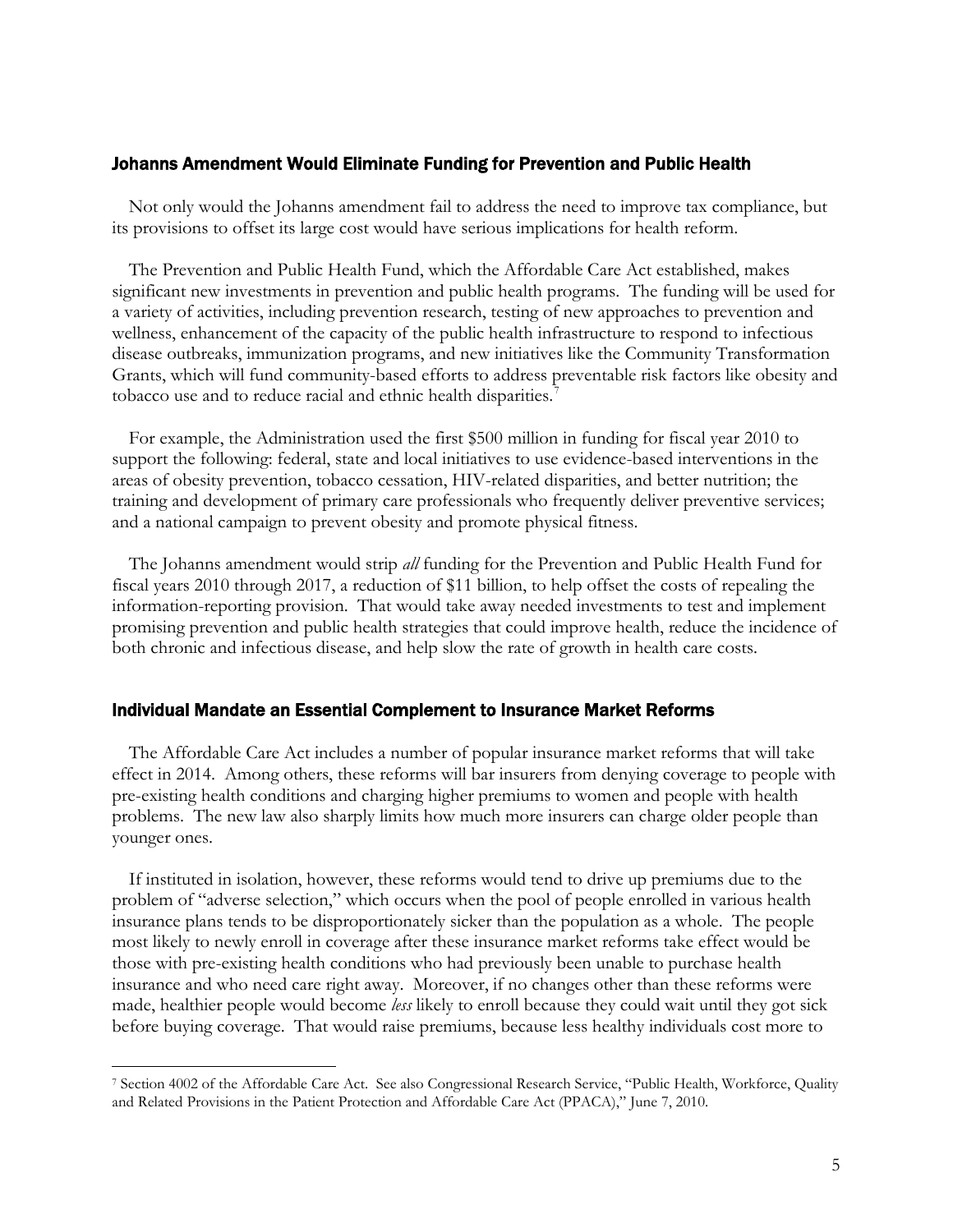treat, and thus more to insure. And in turn, higher premiums could cause even fewer healthy people to enroll in coverage, driving up premiums further.

To avoid this outcome, the Affordable Care Act requires most individuals to have insurance or pay a penalty. (People without access to affordable coverage — defined as those for whom health insurance premium costs would exceed 8 percent of family income — are exempt.) This "individual mandate" will discourage healthier people from waiting until they get sick to buy coverage and thus will help ensure that the people newly signing up for coverage represent a more typical mix of both healthy and less-healthy individuals. This will prevent premiums from spiraling out of control.<sup>[8](#page-5-0)</sup>

According to M.I.T.'s Jonathan Gruber, widely considered one of the nation's leading health economists, eliminating the individual mandate while retaining the insurance market reforms and other elements of the Affordable Care Act (such as the subsidies to help individuals afford premiums) would drive up an individual's cost of coverage in the new health insurance exchanges dramatically, because fewer healthy people would enroll.<sup>[9](#page-5-1)</sup>

## Weakening the Mandate Would Increase Premiums and Number of Uninsured

While the Johanns amendment would not eliminate the mandate, it would weaken it very substantially by reducing the income threshold for the affordability exemption from 8 percent of income to 5 percent. That is, individuals and families who would have to pay at least 5 percent of their income on premiums could remain uninsured without a penalty. They could wait till they become sick to buy coverage.

Beginning in 2014, under the Affordable Care Act, uninsured people with incomes between 133 percent of the poverty line (the new Medicaid eligibility ceiling) and 400 percent of the poverty line who lack access to affordable job-based coverage will generally be eligible for subsidies to help pay for coverage through the health insurance exchanges. Under the Johanns amendment, individuals and families who are eligible for the subsidies could choose to forgo coverage and not pay a penalty if their subsidized premiums exceed 5 percent of income, as they would under the Affordable Care Act for many of these people. (People with incomes above 400 percent of the poverty line whose premiums would exceed 5 percent of their income also would become exempt. And people with access to employer-based coverage who are required to pay more than 5 percent of their income for their share of premiums would be exempt, as well, if they remained uninsured.)

In fact, this is precisely the amendment's intent. As noted, repealing the information-reporting requirements designed to reduce tax avoidance and improve compliance would reduce revenues by \$17.1 billion over ten years. The part of the Johanns amendment that would enable people who would have to pay more than 5 percent of their incomes for health insurance premiums to remain uninsured without facing a penalty would cause a significant number of people with incomes between 133 percent and 400 percent of the poverty line to elect to remain without insurance. Since these people would not receive a tax-credit subsidy to help cover their premium costs, federal costs

<span id="page-5-0"></span> <sup>8</sup> Shannon Spillane, "Key Health Insurance Market Reforms Not Achievable Without an Individual Mandate," Center on Budget and Policy Priorities, updated May 4, 2010.

<span id="page-5-1"></span><sup>9</sup> Jonathan Gruber, "Health Care Reform Is a Three-Legged Stool," Center for American Progress, August 2010.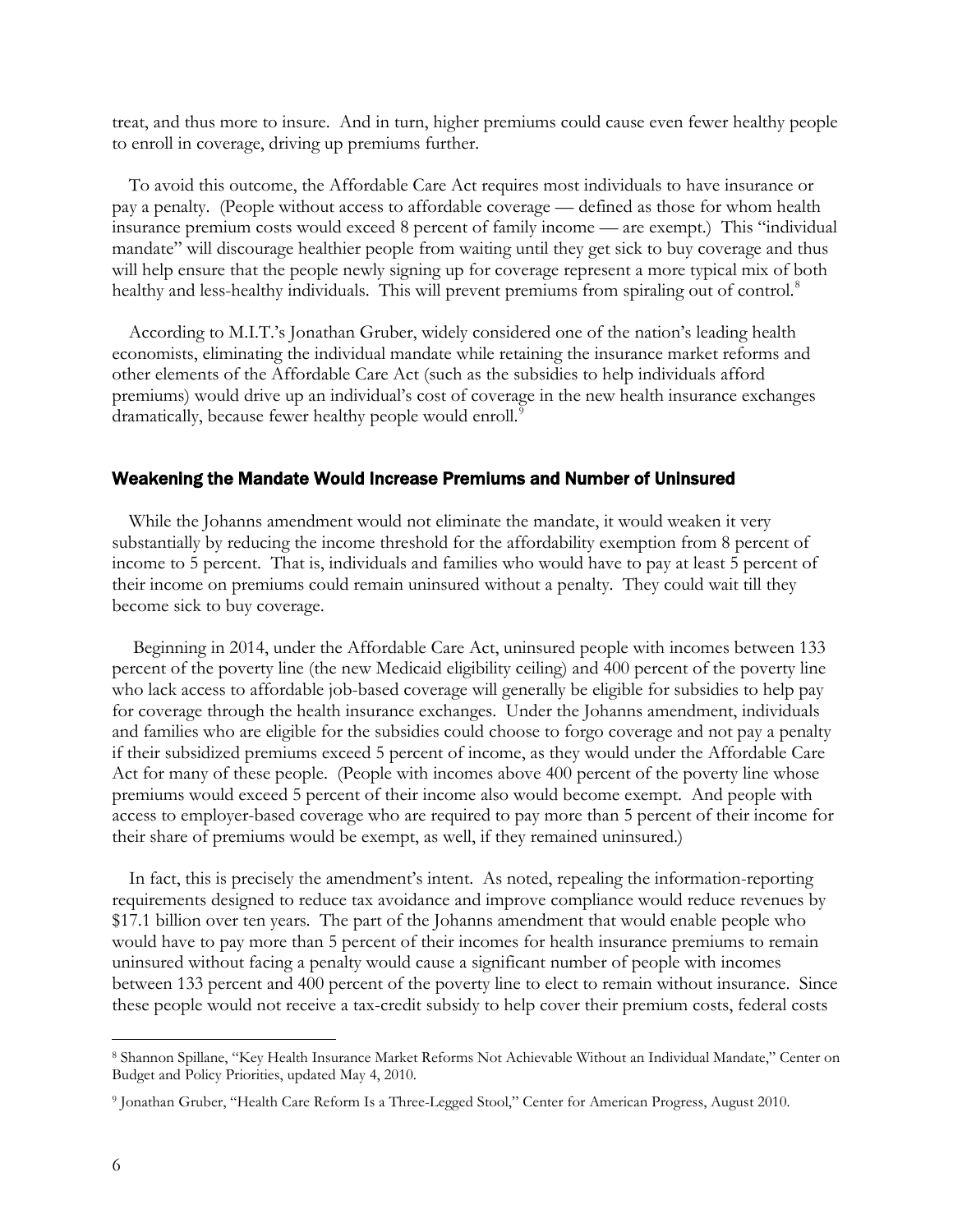for such subsidies would be lower. The Johanns amendment uses those savings to help pay for the loss in revenues that would result from the reduced compliance with tax laws that would result from its repeal of the information-reporting requirement.<sup>[10](#page-6-0)</sup>

The Congressional Budget Office and the Joint Committee of Taxation estimated the effects of an earlier, identical proposal to reduce the affordability threshold under the individual mandate from 8 percent to 5 percent of income and found it would raise average premiums by up to 4 percent in the exchanges, because fewer healthy people would enroll.<sup>11</sup> The higher premiums would affect people who currently have individual market coverage but would enroll in the exchanges in 2014, as well as people who are uninsured now but would gain coverage in the exchanges and people who work for small employers that decide to purchase coverage through the exchanges (including firms that do not currently offer coverage). In 2009, a 4 percent increase in the overall average annual premium for an employer-sponsored plan would have added \$535 a year to average premium costs.<sup>[12](#page-6-2)</sup>

This increase in premiums, in turn, would cause still more people to qualify for the exemption from the penalty and thereby lead even more healthy people to remain uninsured — *further* increasing premiums for those who obtained coverage. Moreover, weakening the individual mandate could cause some insurers to elect not to offer coverage in the exchanges because of concerns that sicker people would end up disproportionately enrolling in exchange coverage; this would reduce competition among insurers on price and quality and limit choices for consumers. All of these effects would threaten the long-term viability of the exchanges to provide affordable, comprehensive coverage options to individuals and small businesses.

CBO estimates that by 2019, the Affordable Care Act will reduce the number of uninsured by 32 million, from an estimated 54 million who would be uninsured in the absence of reform. According to CBO and JCT, lowering the affordability threshold as the Johanns amendment would do would cause at least 2 million fewer people to gain coverage than would be the case under the health reform law as it now stands. (Between 1 million and 2 million fewer people would purchase individual coverage, and just under 1 million fewer people would enroll in employer-sponsored insurance and would instead remain uninsured.)

#### Cost of Treating More Uninsured Would Be Shifted to States, Hospitals, Providers

If more people have health coverage, the need to fund uncompensated hospital care for the uninsured will decline. In 2008, state and local governments shouldered \$10.6 billion (nearly 20 percent) of the cost of caring for uninsured people in hospitals, according to Urban Institute research.<sup>[13](#page-6-3)</sup> Anticipating a decline in the state and local cost of uncompensated care as the ranks of

<span id="page-6-0"></span><sup>&</sup>lt;sup>10</sup> Lowering the affordability exemption threshold to 5 percent is expected to produce savings of \$8.9 billion over ten years. Congressional Budget Office and Joint Committee on Taxation, Communication with Bipartisan Congressional Staff on Senate Amendment No. 4325 (sponsored by Senator Pat Roberts [R-KS]), June 10, 2010.

<span id="page-6-1"></span><sup>11</sup> Congressional Budget Office and Joint Committee on Taxation, *op cit*.

<span id="page-6-2"></span><sup>12</sup> See Kaiser Family Foundation and Health Research and Educational Trust, "Employer Benefits: 2009 Annual Survey," September 2009.

<span id="page-6-3"></span><sup>&</sup>lt;sup>13</sup> Jack Hadley, *et al.*, "Covering the Uninsured in 2008: Current Costs, Sources of Payment, and Incremental Costs," *Health Affairs,* August 25, 2008.